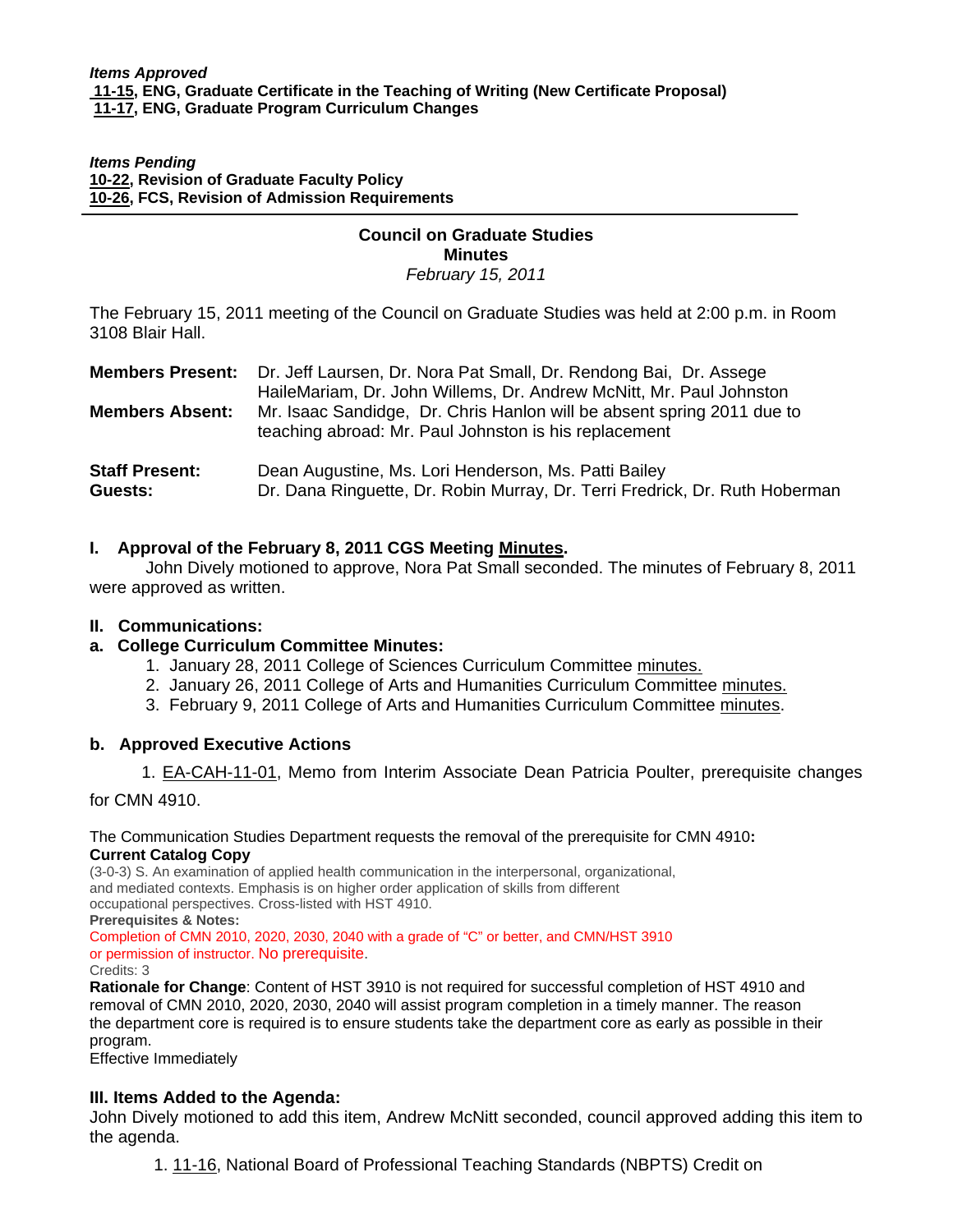EIU Transcripts Policy

#### **IV. Items Acted Upon**

Dana Ringuette and Robin Murray presented. Council voted unanimously to approve. (This certificate is pending IBHE approval.)

[1. 11-15, ENG](http://www.eiu.edu/~eiucgs/currentagendaitems/agenda11-15.pdf), Graduate Certificate in the Teaching of Writing (New Certificate Proposal)

Terri Fredrick and Ruth Hoberman presented. Council voted unanimously to approve. 2[. 11-17, E](http://www.eiu.edu/~eiucgs/currentagendaitems/agenda11-17.pdf)nglish, Graduate Program Curriculum Changes, effective Fall 2011

## (1) **Make ENG 5502 optional for GAs. GAs who apply to teach ENG 1001/1002 must have taken ENG 5502.**

Explanation/Rationale: At this time, all GAs are required to take ENG 5000, ENG 5007, ENG 5500, and ENG 5502 during their first year in the program. For GAs in Lit or CW who are not interested in teaching ENG 1001/1002, the additional Comp/Rhet course may not be necessary. GAs not interested in teaching would now have the opportunity to take up to 3 courses in their area of concentration during the spring semester of their first year.

# (2) **Give students with a concentration in Comp/Rhet (with or without a graduate assistantship) the choice between ENG 5502 and a second ENG 5011.**

Explanation/Rationale: At this time, Comp/Rhet students are required to take ENG 5000, ENG 5007, ENG 5011, ENG 5500, and ENG 5502. Some Comp/Rhet students are full-time K–12 teachers who cannot participate in mentored ENG 1001/1002 teaching with a Unit A faculty member. In addition, many of these experienced teachers do not need the classroom experience provided by ENG 5502. Giving these students a choice between taking ENG 5502 and repeating ENG 5011 (with a different topic) will keep the same minimum number of courses in Comp/Rhet while making the curriculum appealing to area K–12 teachers. While we anticipate that almost all Comp/Rhet students who are GAs will continue to choose ENG 5502, we are opting to make the change consistent across all programs.

## (3) **Eliminate ENG 5500 as a requirement for non-GAs who concentrate in Comp/Rhet.**

Explanation/Rationale: ENG 5500 is a 1-credit practicum for GAs working in the Writing Center for the first time. This course is geared toward work in EIU's Writing Center and is scheduled during times when a student with a full-time job would not be able to attend. This change is largely a formal one as the ENG 5500 requirement has been waived in the past for non-GAs. Because there may be a non-GA Comp/Rhet student with a strong interest in Writing Center pedagogy, ENG 5500 could still be taken as an elective.

## **(4) Require graduate students with a concentration in Professional Writing to take ENG 4765. Eliminate requirement that Professional Writing students who are not GAs take ENG 5007 or a second ENG 5011.**

Rationale: ENG 4765 was added at the 4700–4999 level to provide graduate students with concentration in professional writing the opportunity to take more professional writing courses. ENG 4760 (special topics), 4765, and 5960 (internship) are the only courses in Professional Writing currently available to graduate students. Requiring at least three courses in professional writing seems appropriate for students who want to declare a concentration in professional writing and would prepare them better for their exam or thesis.

Not all students in Professional Writing are interested in college teaching. Some ENG 5011 topics may be directly relevant to Professional Writing, but not all are. A student who wants to take Comp/Rhet coursework could still do so using her/his electives. Students more interested in taking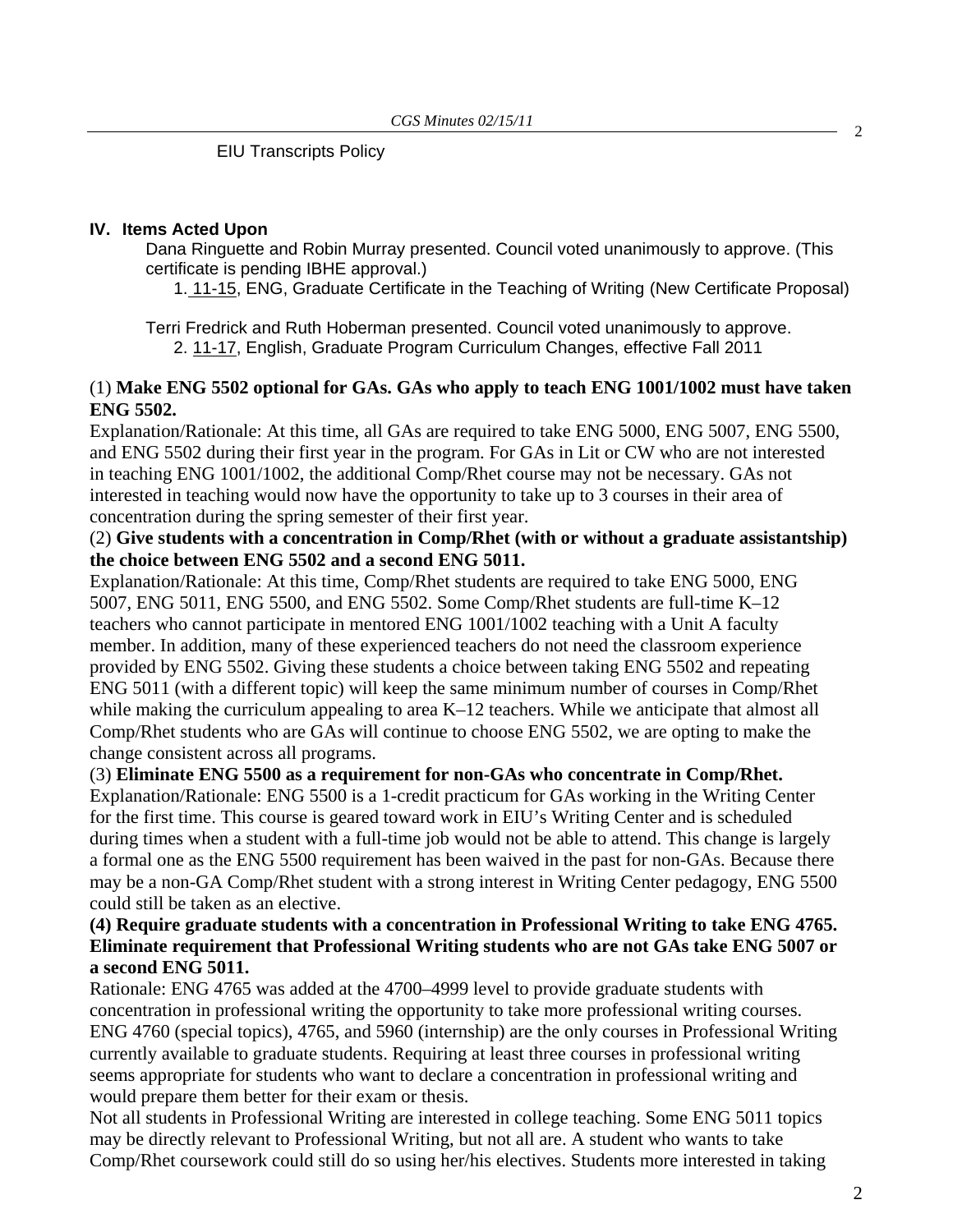Creative Writing or Literature courses would have the freedom to do that. CGS Agenda Item: 11-17 Effective: Fall 2011

2

**(5) Require graduate students with a concentration in Literary Studies with Creative Writing to take 9 credits of creative writing courses (currently 6) and 6 credits of electives (currently 9).** 

Rationale: Requiring 9 credits of creative writing underscores the program's commitment to this specialized area of study while also maintaining its core literary studies foundations. (This proposed change maintains the requirement that Creative Writing students take at least 12 credits in literature.) Requiring this additional coursework will better prepare students to write the creative thesis and should have no significant impact on 5000-level course enrollments (a brief survey of student transcripts indicated that students in the Literary Study with a Creative Writing Emphasis tend to take a range of upper level 4000 courses as electives).

# **LITERARY STUDIES**

The required coursework for the 30-hour option with the thesis and the 33-hour option with written comprehensive exam is listed below:

*30-Hour Option plus Thesis Required Course* 

## **Curriculum for Candidates Not Holding Assistantships**

**Total Hours with Thesis. Credits: 33–36** 

ENG 5000 - Introduction to Methods and Issues in English Studies. Credits: 3

Literature Courses. Credits: 18

Electives. Credits: 9

Thesis. Credits: 3–6

## **Curriculum for Candidates Holding Assistantships**

**Total Hours with Thesis. Credits: 33–36** 

ENG 5000 - Introduction to Methods and Issues in English Studies. Credits: 3

ENG 5007 - Composition Theory and Pedagogy. Credits: 3

ENG 5500 - Practicum in Writing Center Theory and Practice. Credits: 1

ENG 5502 - Mentored Composition Teaching. Credits: 3

Literature Courses. Credits: 15

Electives. Credits: *8*\*

Thesis. Credits: 3–6

*\* Students with assistantships who want to be considered for a teaching assignment in year 2 must take ENG 5502 as one of their electives.* 

*33-Hour Option plus Exam Required Courses* 

### **Curriculum for Candidates Not Holding Assistantships**

**Total Hours with Exam. Credits: 36** 

ENG 5000 - Introduction to Methods and Issues in English Studies. Credits: 3

Literature Courses. Credits: 18

Electives. Credits: 12

Examination/Tutorial. Credits: 3

### **Curriculum for Candidates Holding Assistantships**

# **Total Hours with Exam. Credits: 36**

ENG 5000 - Introduction to Methods and Issues in English Studies. Credits: 3

ENG 5007 - Composition Theory and Pedagogy. Credits: 3

ENG 5500 - Practicum in Writing Center Theory and Practice Credits: 1

ENG 5502 - Mentored Composition Teaching. Credits: 3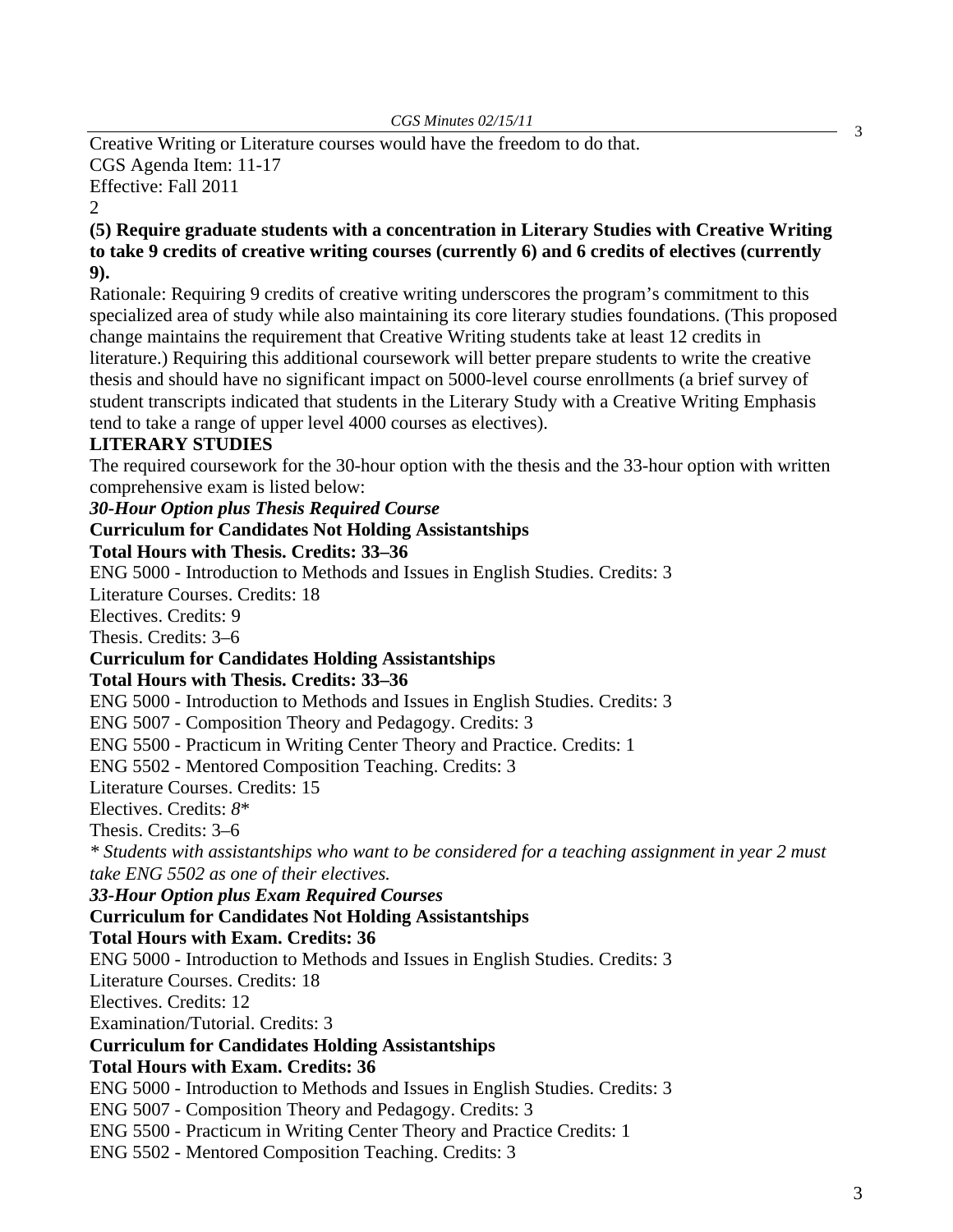Literature Courses. Credits: 18

Electives. Credits: *8\** 

Examination/Tutorial. Credits: 3

*\* Students with assistantships who want to be considered for a teaching assignment in year 2 must take ENG 5502 as one of their electives.* 

4

# **LITERARY STUDIES WITH CREATIVE WRITING EMPHASIS**

All candidates in this option must complete a master's thesis. All candidates must complete at least 7 credits of creative writing classes, with at least one creative writing class in the genre chosen for the thesis.

# **Curriculum for Candidates Not Holding Assistantships**

**Total Hours with Thesis. Credits: 34–37** 

ENG 5000 - Introduction to Methods and Issues in English Studies. Credits: 3

ENG 5025 - Creative Writing Professional Development. Credits: 1

Additional Creative Writing Courses. Credits: 9

Literature Courses. Credits: 12

Electives. Credits: 6\_

Thesis. Credits: 3–6

# **Curriculum for Candidates Holding Assistantships**

**Total Hours with Thesis. Credits: 34–37** 

ENG 5000 - Introduction to Methods and Issues in English Studies. Credits: 3

ENG 5007 - Composition Theory and Pedagogy. Credits: 3

ENG 5500 - Practicum in Writing Center Theory and Practice Credits: 1

ENG 5502 - Mentored Composition Teaching. Credits: 3

ENG 5025 - Creative Writing Professional Development. Credits: 1

Additional Creative Writing Courses. Credits: 9

Literature Courses. Credits: 12

Electives. Credits: *5\** 

Thesis. Credits: 3–6

*\* Students with assistantships who want to be considered for a teaching assignment in year 2 must take ENG 5502 as one of their electives.* 

# **COMPOSITION/RHETORIC**

The required coursework for the 30-hour option with the thesis and the 33-hour option with written comprehensive exam is listed below:

*30-Hour Option plus Thesis Required Courses* 

# **Curriculum for Candidates Not Holding Assistantships**

**Total Hours with Thesis. Credits: 33–36** 

ENG 5000 - Introduction to Methods and Issues in English Studies. Credits: 3

ENG 5007 - Composition Theory and Pedagogy. Credits: 3

ENG 5011 – Studies in Composition and Rhetoric. Credits: 3

ENG 5502 - Mentored Composition Teaching. Credits: 3

*Additional Composition/Rhetoric Courses. Credits: 3* 

Electives. Credits: 18

Thesis. Credits: 3–6

5

**Curriculum for Candidates Holding Assistantships** 

**Total Hours with Thesis. Credits: 33–36** 

ENG 5000 - Introduction to Methods and Issues in English Studies. Credits: 3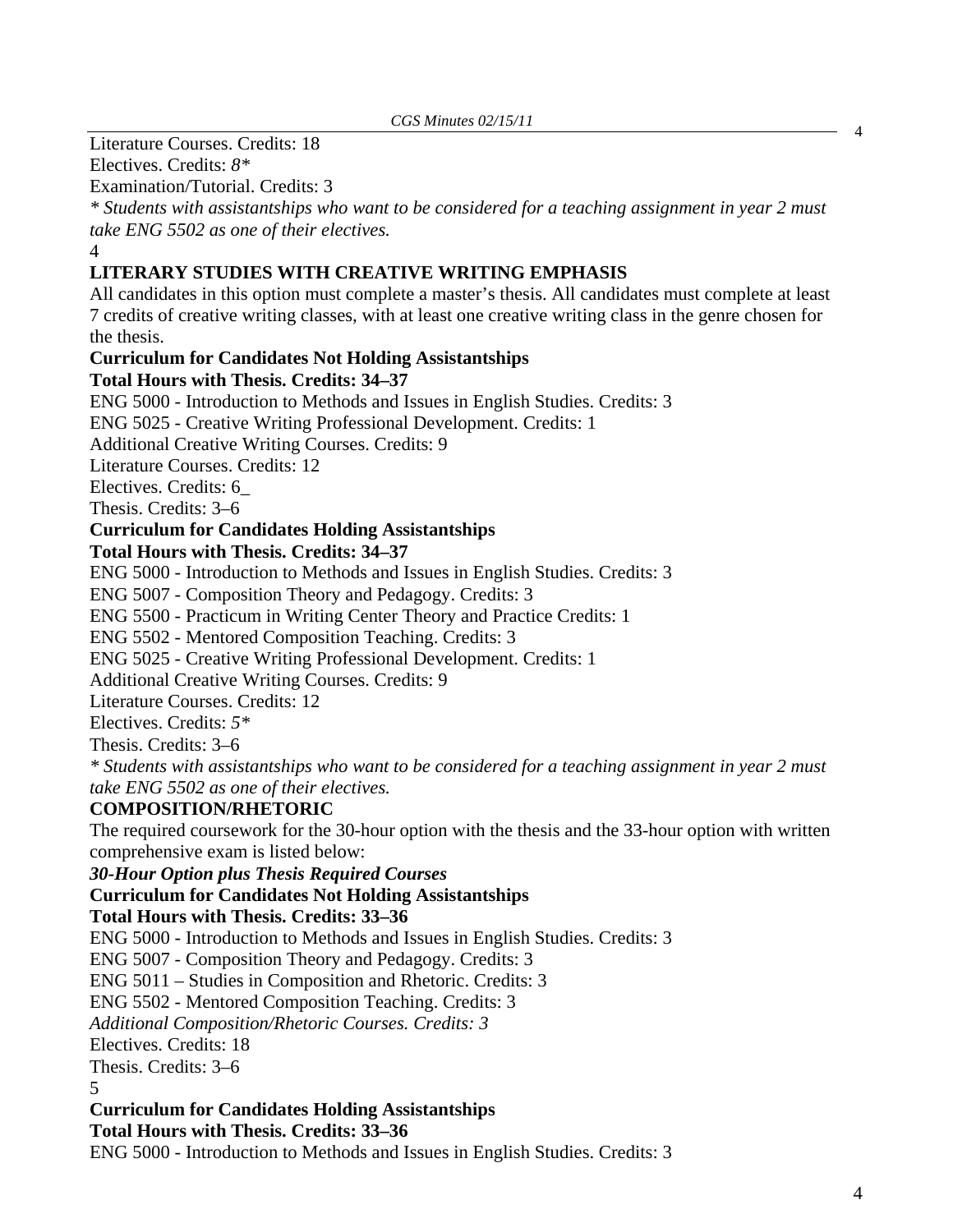ENG 5007 - Composition Theory and Pedagogy. Credits: 3

ENG 5011 – Studies in Composition and Rhetoric. Credits: 3 ENG 5500 - Practicum in Writing Center Theory and Practice Credits: 1 ENG 5502 - Mentored Composition Teaching. Credits: 3 *Additional Composition/Rhetoric Courses. Credits: 3\**  Electives. Credits: 17 Thesis. Credits: 3–6 *\* Students with assistantships who want to be considered for a teaching assignment in year 2 must take ENG 5502 as one of their electives. 33-Hour Option plus Exam Required Courses*  **Curriculum for Candidates Not Holding Assistantships Total Hours with Exam. Credits: 36**  ENG 5000 - Introduction to Methods and Issues in English Studies. Credits: 3 ENG 5007 - Composition Theory and Pedagogy. Credits: 3 ENG 5011 – Studies in Composition and Rhetoric. Credits: 3 ENG 5502 - Mentored Composition Teaching. Credits: 3 *Additional Composition/Rhetoric Courses. Credits: 3*  Electives. Credits: 21 Examination/Tutorial. Credits: 3 **Curriculum for Candidates Holding Assistantships Total Hours with Exam. Credits: 36**  ENG 5000 - Introduction to Methods and Issues in English Studies. Credits: 3 ENG 5007 - Composition Theory and Pedagogy. Credits: 3 ENG 5011 – Studies in Composition and Rhetoric. Credits: 3 ENG 5500 - Practicum in Writing Center Theory and Practice Credits: 1 ENG 5502 - Mentored Composition Teaching. Credits: 3 *Additional Composition/Rhetoric Courses. Credits: 3\**  Electives. Credits: 20 Examination/Tutorial. Credits: 3 *\* Students with assistantships who want to be considered for a teaching assignment in year 2 must take ENG 5502 as one of their electives.*  **PROFESSIONAL WRITING**  Candidates have the option of completing a traditional thesis, an applied thesis in professional writing, or an exam. The required coursework for the 30-hour option with the thesis and the 33-hour option with written comprehensive exams is listed below: *30-Hour Option plus Thesis Required Courses*  6 **Curriculum for Candidates Not Holding Assistantships Total Hours with Thesis. Credits: 33–36**  ENG 4760 – Studies in Professional Writing. Credits: 3 *ENG 4765 – Professional Editing. Credits: 3*  ENG 5000 - Introduction to Methods and Issues in English Studies. Credits: 3 ENG 5011 – Studies in Composition and Rhetoric. Credits: 3 ENG 5960 - Professional Writing Internship. Credits: 3 Additional Comp/Rhet Courses. Credits: 3 Electives. Credits: 15 Thesis. Credits: 3–6 **Curriculum for Candidates Holding Assistantships** 

5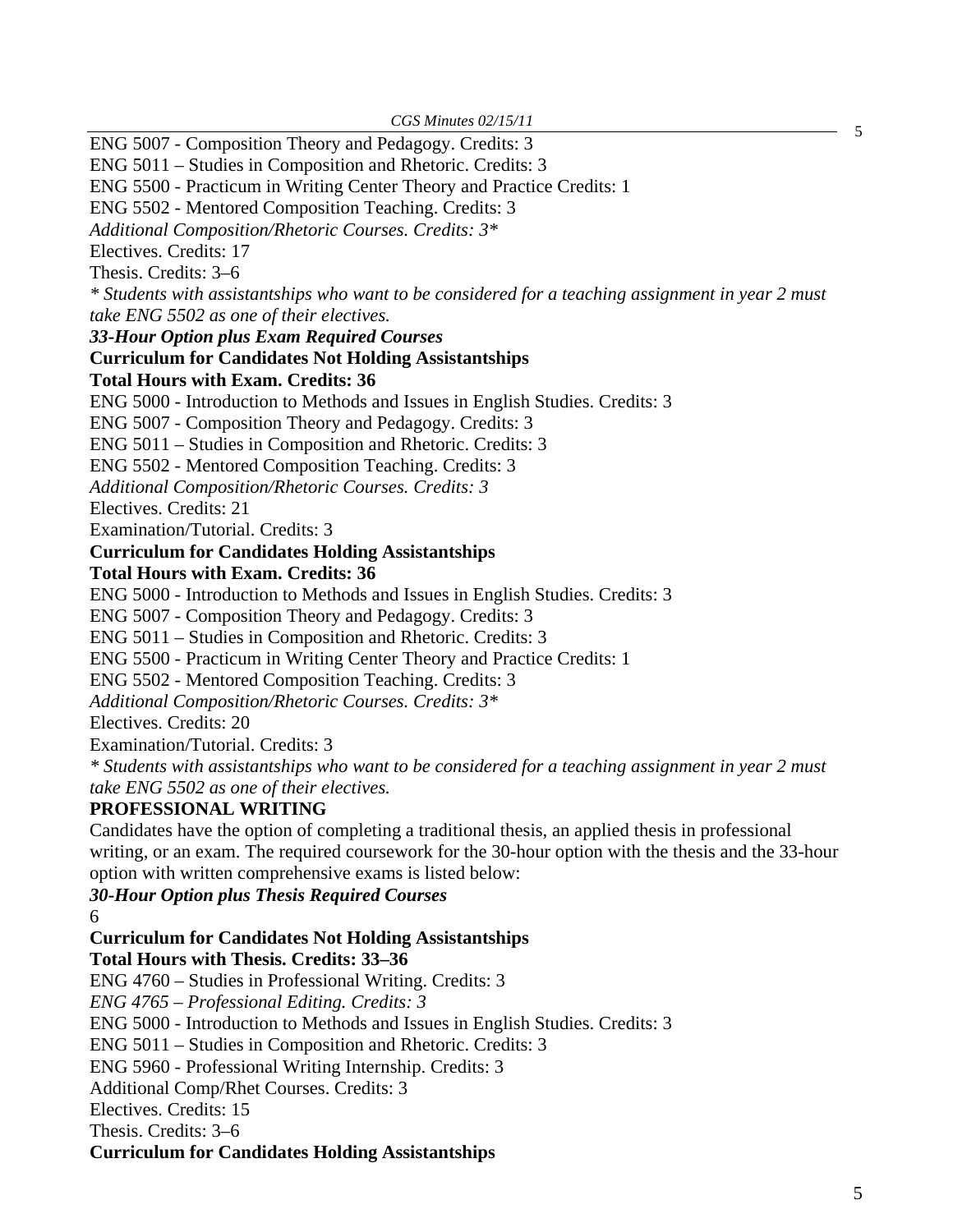### **Total Hours with Thesis. Credits: 33–36**

ENG 4760 – Studies in Professional Writing. Credits: 3

*ENG 4765 - Professional Editing. Credits: 3* 

ENG 5000 - Introduction to Methods and Issues in English Studies. Credits: 3

ENG 5007 - Composition Theory and Pedagogy. Credits: 3

ENG 5011 – Studies in Composition and Rhetoric. Credits: 3

ENG 5500 - Practicum in Writing Center Theory and Practice Credits: 1

ENG 5502 - Mentored Composition Teaching. Credits: 3

ENG 5960 - Professional Writing Internship. Credits: 3

Electives. Credits: *11*\*

Thesis. Credits: 3–6

*\* Students with assistantships who want to be considered for a teaching assignment in year 2 must take ENG 5502 as one of their electives.* 

*33-Hour Option plus Exam Required Courses* 

### **Curriculum for Candidates Not Holding Assistantships**

**Total Hours with Exam. Credits: 36** 

ENG 4760 – Studies in Professional Writing. Credits: 3

*ENG 4765 – Professional Editing. Credits: 3* 

ENG 5000 - Introduction to Methods and Issues in English Studies. Credits: 3

ENG 5011 – Studies in Composition and Rhetoric. Credits: 3

ENG 5960 - Professional Writing Internship. Credits: 3

Additional Comp/Rhet Courses. Credits: 3

Electives. Credits: 18

Examination/Tutorial. Credits: 3

# **Curriculum for Candidates Holding Assistantships**

#### **Total Hours with Exam. Credits: 36**

ENG 4760 – Studies in Professional Writing. Credits: 3

*ENG 4765 – Professional Editing. Credits: 3* 

ENG 5000 - Introduction to Methods and Issues in English Studies. Credits: 3

ENG 5007 - Composition Theory and Pedagogy. Credits: 3

ENG 5011 – Studies Composition and Rhetoric. Credits: 3

7

ENG 5500 - Practicum in Writing Center Theory and Practice. Credits: 1

ENG 5502 - Mentored Composition Teaching. Credits: 3

ENG 5960 - Professional Writing Internship. Credits: 3

Electives. Credits: *14\** 

Examination/Tutorial. Credits: 3

*\* Students with assistantships who want to be considered for a teaching assignment in year 2 must take ENG 5502 as one of their electives.*

3.[10-22, Rev](http://www.eiu.edu/~eiucgs/currentagendaitems/agenda10-22.pdf)ision to Graduate Faculty Status Policy

Members discussed this proposal again and concluded that they prefer waiver language instead of a policy change; Dean Augustine will provide that language at the next meeting.

#### **V. Committee Reports:**

Textbook Advisory- John Willems | no meeting Library Advisory- Paul Johnston | meeting next week